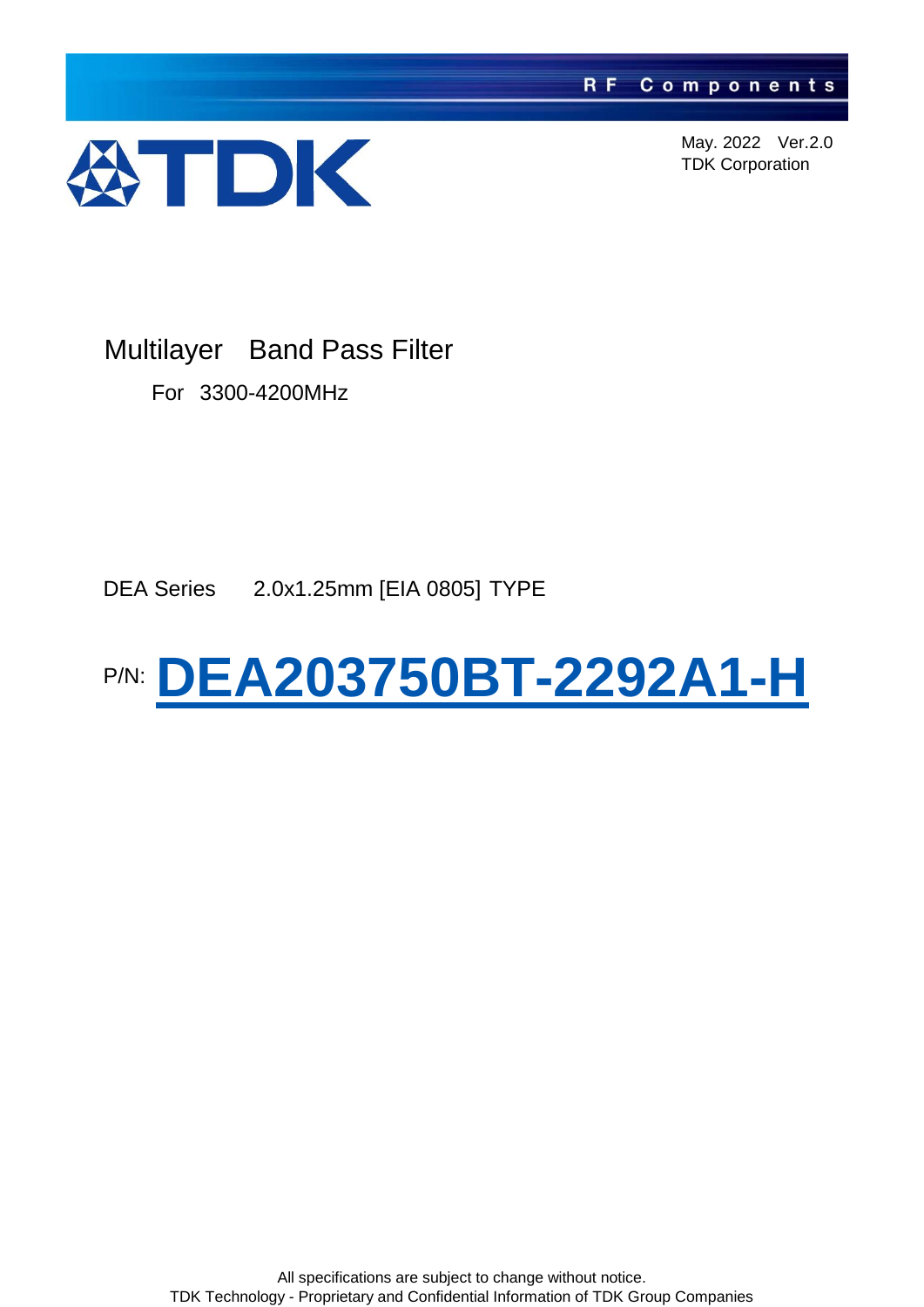## **DEA203750BT-2292A1-H**

### ■ SHAPES AND DIMENSIONS





#### Dimensions (mm)

|  | W                     |           |                                                          |  |  |
|--|-----------------------|-----------|----------------------------------------------------------|--|--|
|  | $2.00$ 1.25 0.65      | 0.275     | $\vert 0.25 \vert 0.60 \vert 0.95 \vert 0.10 \vert 0.20$ |  |  |
|  | $+/-0.15$ +/-0.10 Max | $+/-0.10$ | $+/-0.10$ +/-0.10 +/-0.15 +/-0.05 +/-0.05                |  |  |

#### Terminal functions

| <b>A</b> | Input Port |  |
|----------|------------|--|
|          | GND        |  |
|          | חוחר       |  |

| <b>Output Port</b> |
|--------------------|
| GND                |
| GND                |

DC Cut YES. IN and OUT are isolated at DC.

## **TERMINATION FINISH**

| ateriai |  |
|---------|--|
|         |  |

All specifications are subject to change without notice.

TDK Technology - Proprietary and Confidential Information of TDK Group Companies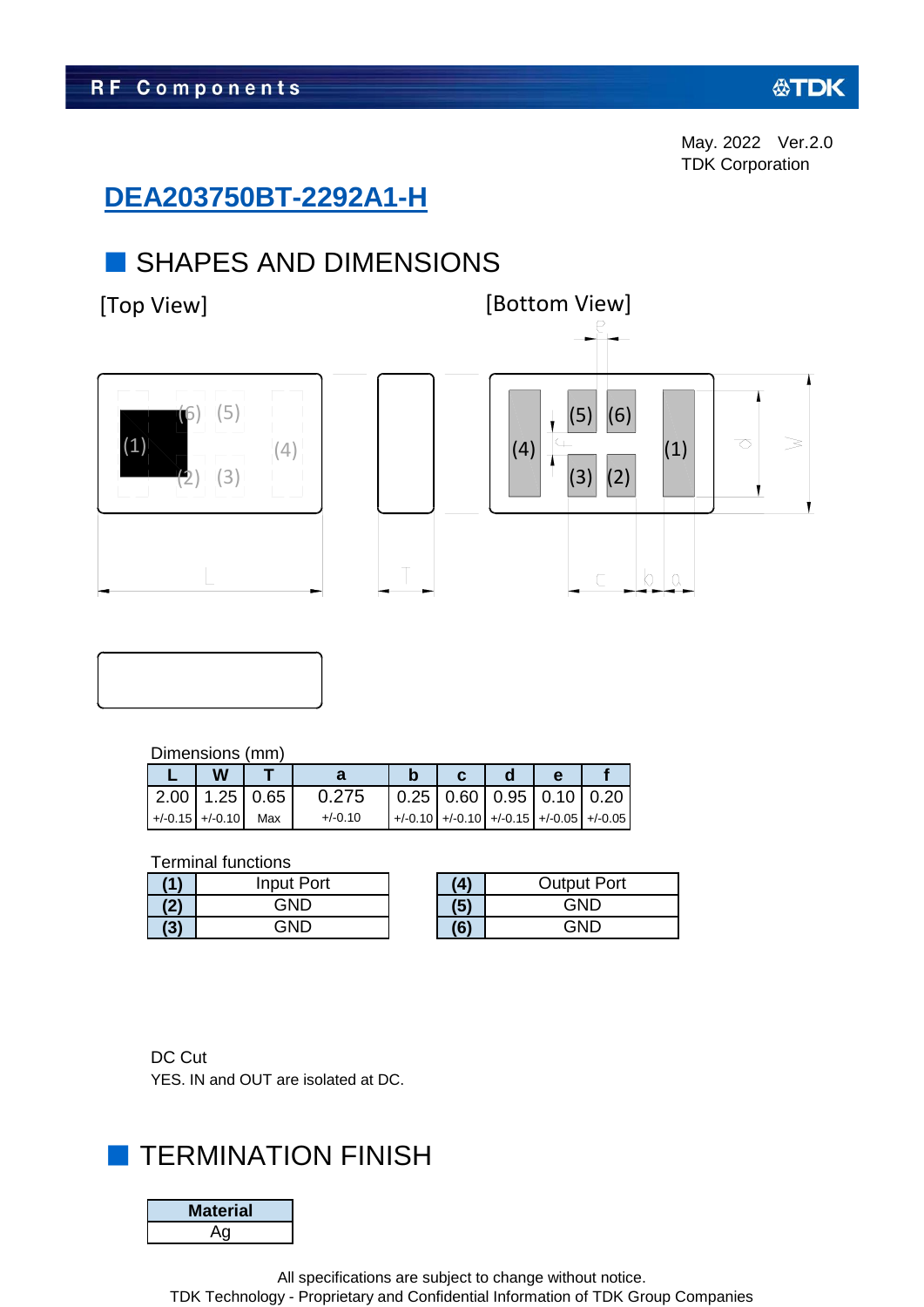## **DEA203750BT-2292A1-H**

 $(-40 \text{ to } +85 \text{ °C})$ 

( Input / Output Port )

# **ELECTRICAL CHARACTERISTICS**

**Parameter Frequency (MHz)**

Insertion Loss (dB)  $\begin{array}{|c|c|c|c|c|c|c|c|c|} \hline \end{array}$  3300 to 4200 - 1.48 2.1  $Insertion Loss (dB)$   $3300$  to 4200 - - 2.3

VSWR 3300 to 4200 - 1.5 2.1

Attenuation (dB) 100 to 915 43 47.1 -

( Measurement )

**Min. Typ. Max.**

**TDK Spec**

50 (Nominal)

1427 to 1467 | 43 | 52.8 | -1627 to 1661 45 69.9 -1695 to 1785 40 55.4 -1850 to 2025 40 45.3 -2300 to 2400 35 39.3 -

| 2400 |    | to 2495 35 |    | 39.3 | -                        |
|------|----|------------|----|------|--------------------------|
| 2496 | to | 2690       | 28 | 39.7 |                          |
| 2700 |    | to 3050    | 1  | 6.1  | $\overline{\phantom{0}}$ |
| 4450 | to | 4900       | 4  | 12.6 |                          |
| 4900 | to | 5925       | 33 | 39.3 | $\overline{\phantom{0}}$ |
| 6600 | to | 8400       | 33 | 39.1 |                          |
| 9900 |    | to 12600   | 33 | 44.3 |                          |

Characteristic Impedance (ohm)

 $Ta = +25 + (-5)C$ 

# ■ MAXIMUM RATINGS

| <b>Parameter</b>                         |                | <b>TDK Spec</b> |     | <b>Conditions</b>                |
|------------------------------------------|----------------|-----------------|-----|----------------------------------|
|                                          | Min.           | Max.            |     |                                  |
| Operating temperature (°C)               |                | $-40$ to +85 °C |     |                                  |
| Storage temperature (°C)                 |                | $-40$ to +85 °C |     |                                  |
| Power Handling (W) <sup>"1</sup>         |                |                 |     | <b>CW</b>                        |
| Human Body Model: HBM                    | @Each Port (V) | $-1000$         |     | 1000 100pF / 1500ohm             |
| Machine Model: MM                        | @Each Port (V) | -150            | 150 | 200pF / 0ohm                     |
| Charged Device Model: CDM @Each Port (V) |                |                 |     | 500 Relative humidity: 60%RH max |

 $11$  : Refer to 3GPP TS 38.101-1 V15.2.0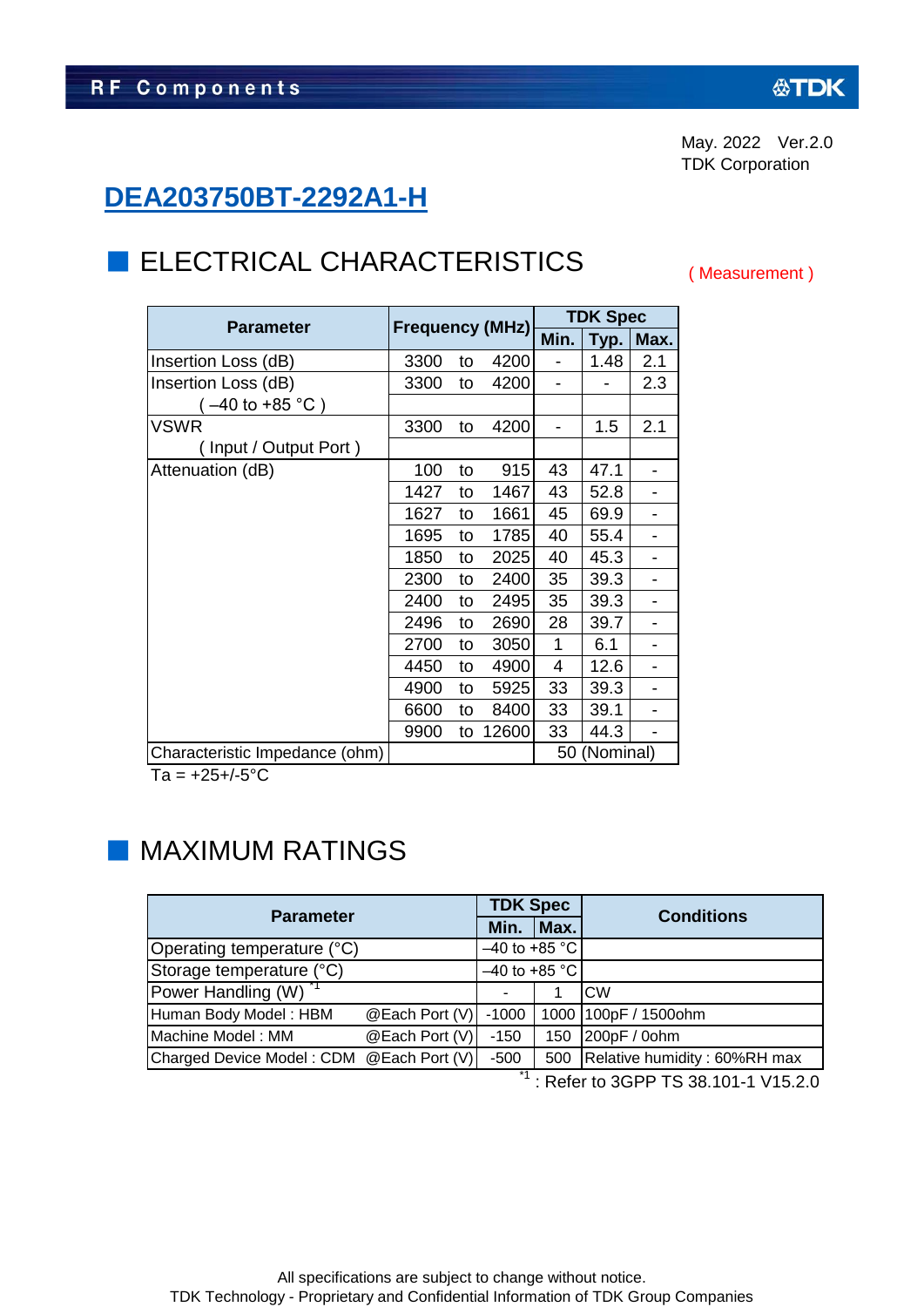#### **公丁DK**

May. 2022 Ver.2.0 TDK Corporation

# **DEA203750BT-2292A1-H**

# **FREQUENCY CHARACTERISTICS**

#### Insertion Loss

3,200

3,600

3.400

4.000

3,800 Frequency (MHz)

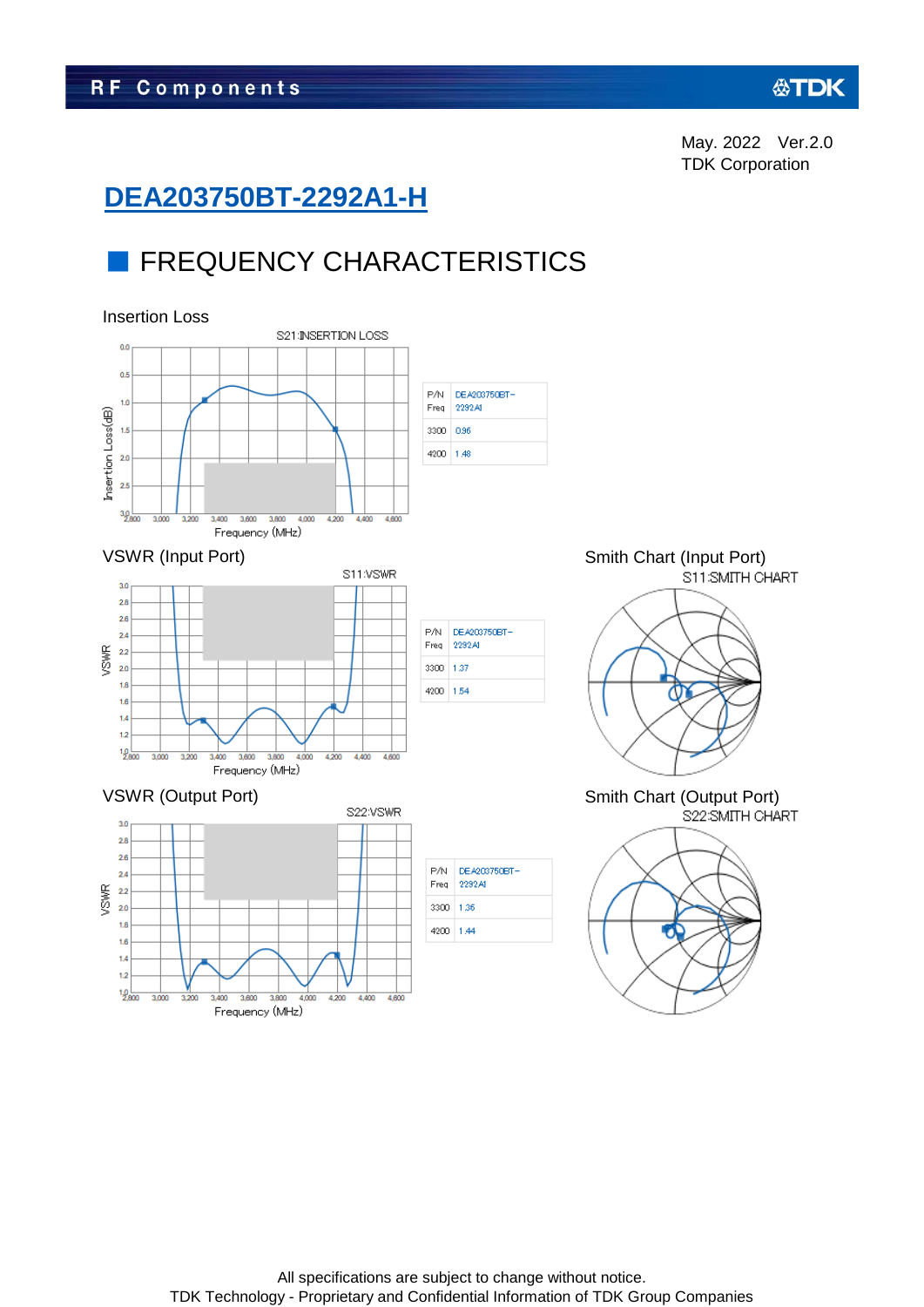# **DEA203750BT-2292A1-H**

# **E** FREQUENCY CHARACTERISTICS

Attenuation





| P/N.<br>Freq | DEA203750BT-<br>2292AI |       |       |
|--------------|------------------------|-------|-------|
| 100          | 62.34                  | 3050  | 6.11  |
| 915          | 47.06                  | 4450  | 12.56 |
| 1427         | 52.80                  | 4900  | 39.28 |
| 1467         | 54.18                  | 5925  | 47.25 |
| 1626.5       | 69.90                  | 6600  | 42.86 |
| 1660.5       | 78.66                  | 8400  | 39.10 |
| 1695         | 65.88                  | 9900  | 44.30 |
| 1785         | 55.44                  |       |       |
| 1850         | 51.65                  | 12600 | 48.23 |
| 2025         | 45.27                  |       |       |
| 2300         | 40.06                  |       |       |
| 2400         | 39.30                  |       |       |
| 2495         | 39.73                  |       |       |
| 2496         | 39.74                  |       |       |
| 2690         | 46.50                  |       |       |
| 2700         | 44.07                  |       |       |
|              |                        |       |       |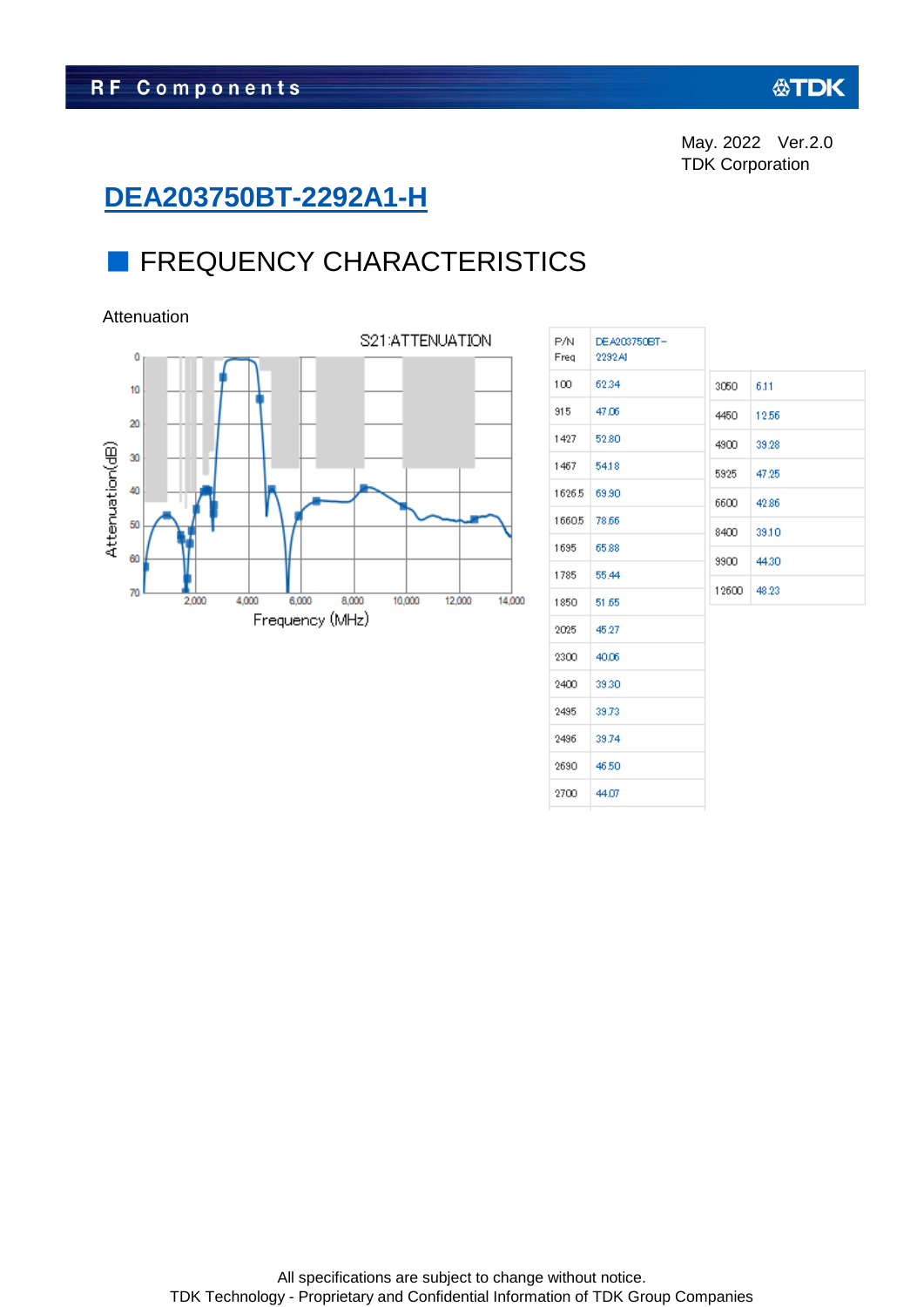## **DEA203750BT-2292A1-H**

# ■ RECOMMENDED LAND PATTERN



- \* Line width should be designed to match 50 ohm characteristic impedance depending on PCB material and thickness.
- \*\* The position of the through hole which have possibility of influence to the performance are indicated by dimension line.

# ENVIRONMENT INFORMATION

RoHS Statement RoHS Compliance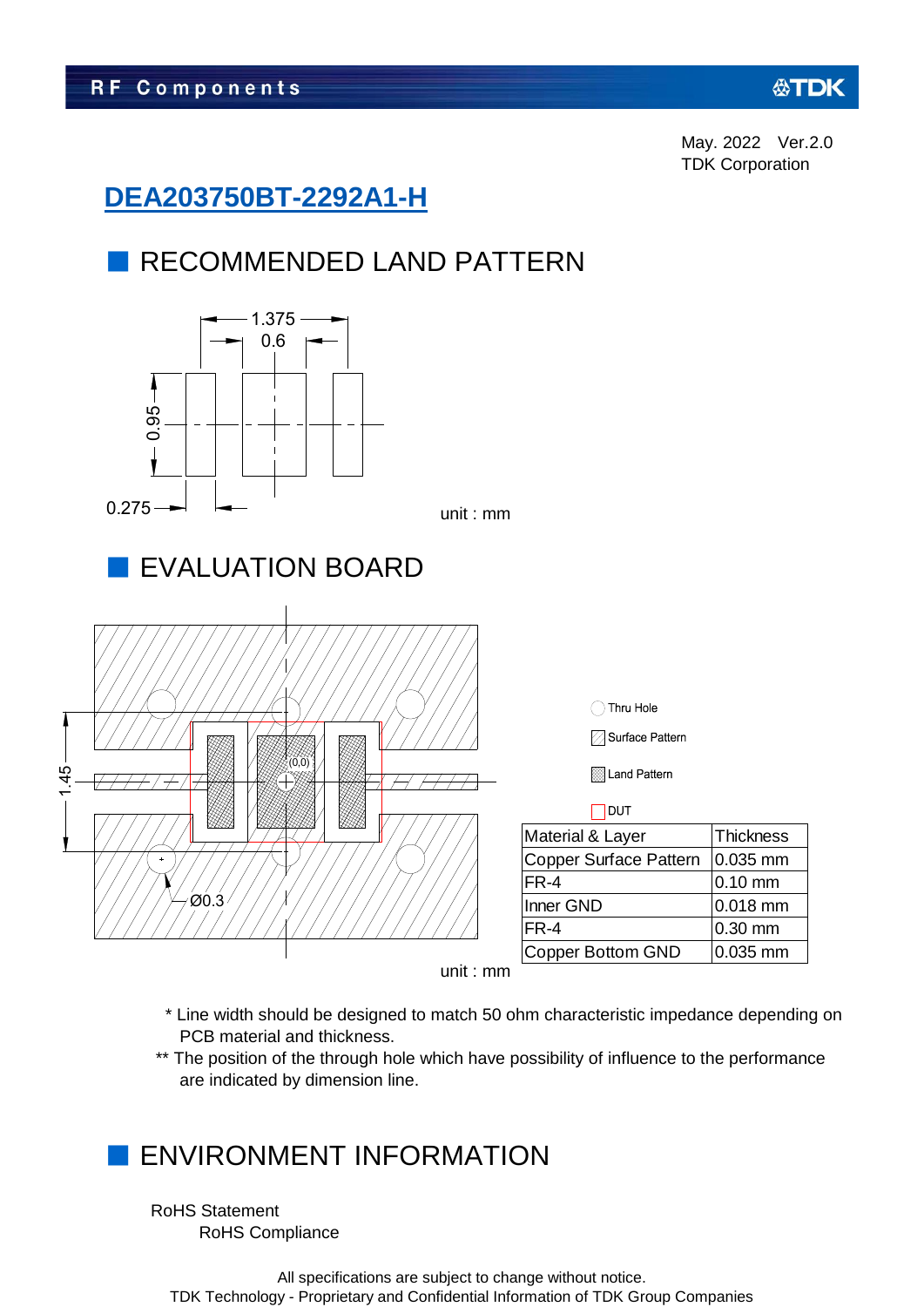### **DEA203750BT-2292A1-H**

#### ■ RECOMMENDED REFLOW PROFILE



|                          |  |                 | <b>Soldering</b>                     |                          |             |       |  |  |
|--------------------------|--|-----------------|--------------------------------------|--------------------------|-------------|-------|--|--|
| <b>Preheating</b>        |  |                 |                                      | Critical zone (T3 to T4) | <b>Peak</b> |       |  |  |
| Temp.                    |  | Time            | Temp.                                | <b>Time</b>              | Temp.       | Time  |  |  |
| Т2<br>т1                 |  |                 | Т3                                   | t2                       | T4          | $t3*$ |  |  |
| 150°C 200°C 60 to 120sec |  | $217^{\circ}$ C | 60 to 120sec 240 to 260°C 30 sec Max |                          |             |       |  |  |

\* t3 : Time within 5°C of actual peak temperature The maximum number of reflow is 3.

Note: Lead free solder is recommended. Recommended solder is Sn-3.0Ag-0.5Cu. (M705 by Senju Metal Industry)

# **GENERAL TECHNICAL INFORMATION**

[https://product.tdk.com/en/system/files?file=dam/doc/product/rf/rf/diplexer/general\\_tech\\_info/rf\\_general-technical-info\\_02\\_en.pdf](https://product.tdk.com/en/system/files?file=dam/doc/product/rf/rf/diplexer/general_tech_info/rf_general-technical-info_02_en.pdf)

All specifications are subject to change without notice. TDK Technology - Proprietary and Confidential Information of TDK Group Companies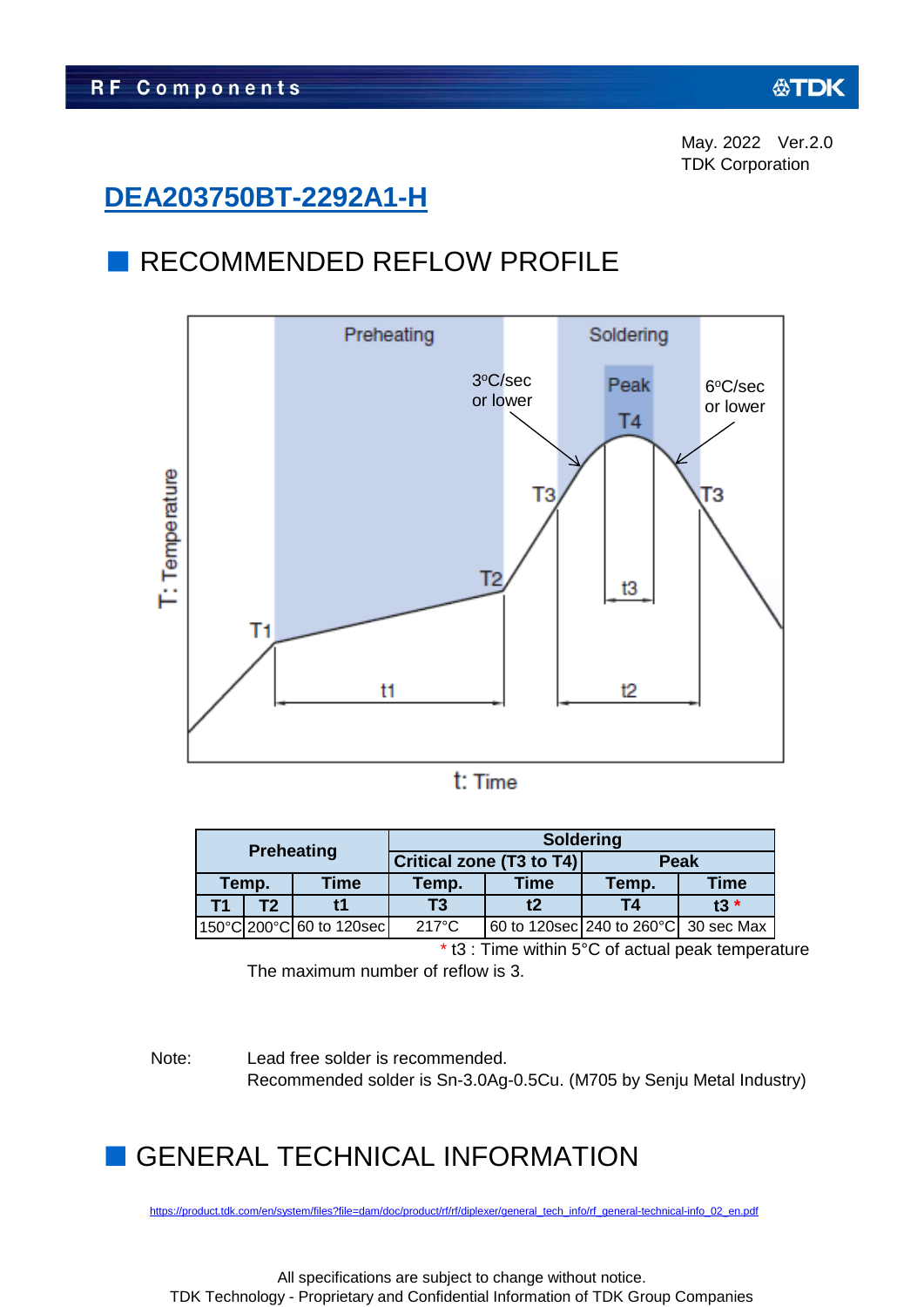#### **公TDK**

May. 2022 Ver.2.0 TDK Corporation

#### **DEA203750BT-2292A1-H**

### **PACKAGING STYLE**

Reel Dimensions



Carrier Tape

Dimensions in mm



#### Dimensions (mm)

|  |                                                                                      |  |  | GHJI |  |
|--|--------------------------------------------------------------------------------------|--|--|------|--|
|  | 1.45   2.2   8.0   3.5   1.75   4.0   2.0   4.0   1.5   0.8   0.25                   |  |  |      |  |
|  | $+/-0.05$ +/-0.05 +0.3/-0.1 +/-0.05 +/-0.1 +/-0.1 +/-0.05 +/-0.1 +0.1/-0 MAX +/-0.05 |  |  |      |  |

#### 2,000 **STANDARD PACKAGE QUANTITY ( pieces/reel )**

All specifications are subject to change without notice. TDK Technology - Proprietary and Confidential Information of TDK Group Companies